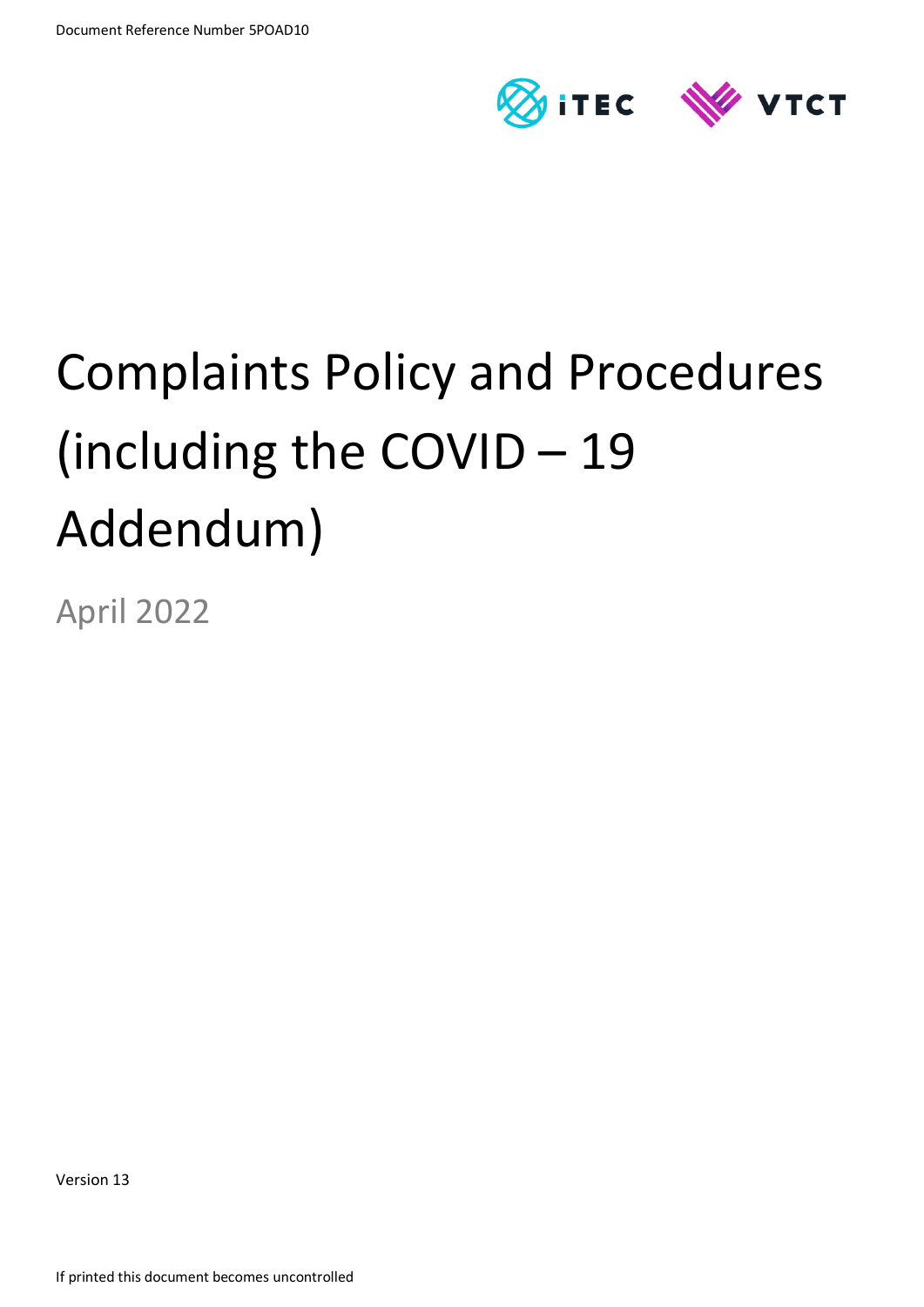

# **Contents**

| 1. |        |  |
|----|--------|--|
|    | 1.1.   |  |
|    | 1.2.   |  |
|    | 1.3.   |  |
|    | 1.3.1. |  |
|    | 1.3.2. |  |
|    | 1.4.   |  |
|    | 1.5.   |  |
|    | 1.6.   |  |
|    | 1.7.   |  |
| 2. |        |  |
| 3. |        |  |
| 4. |        |  |
|    | 4.1.   |  |
|    | 4.2.   |  |
|    | 4.3.   |  |
|    | 4.4.   |  |
|    |        |  |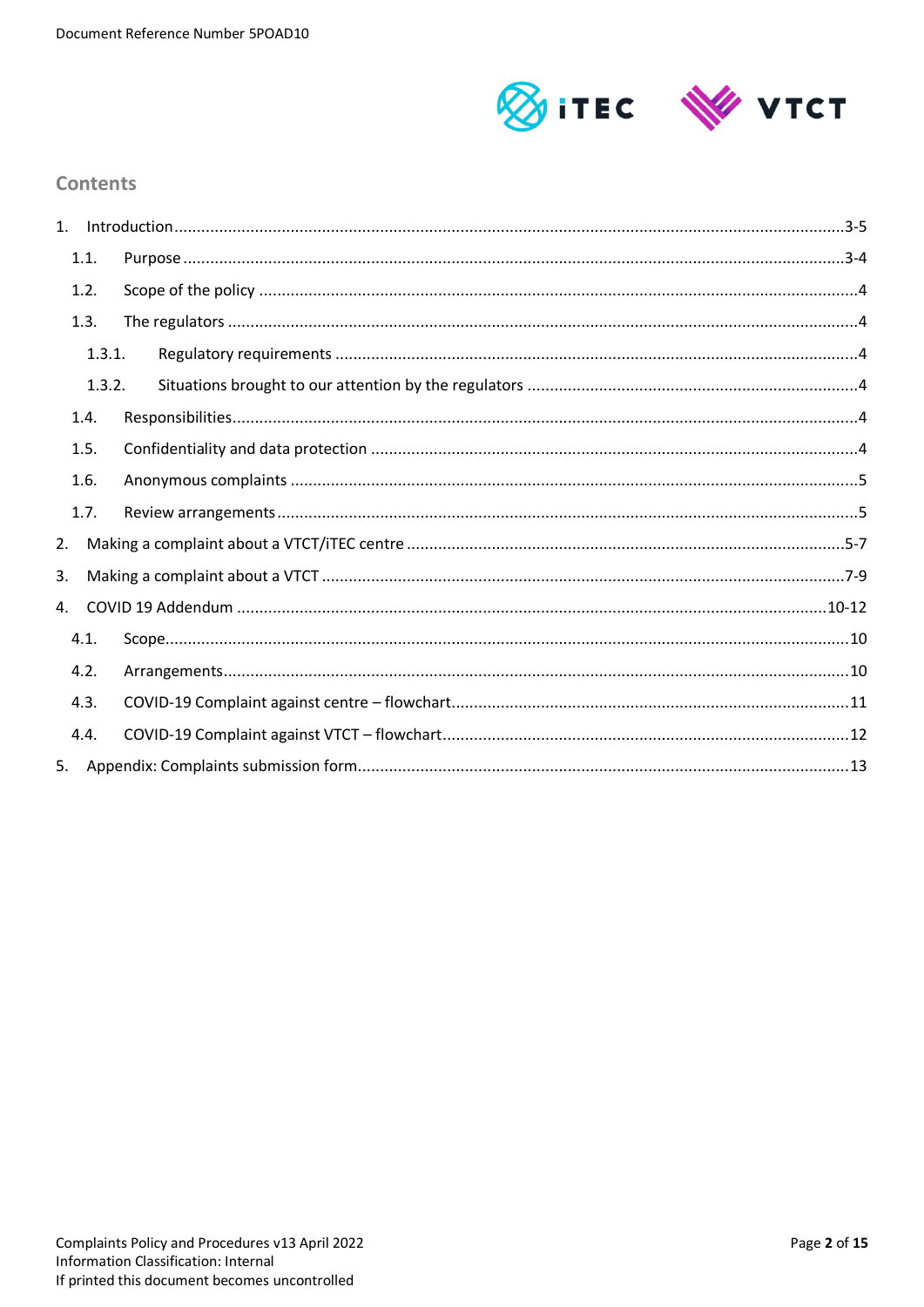

# <span id="page-2-0"></span>**1. Introduction**

# <span id="page-2-1"></span>**1.1. Purpose**

In keeping with its core values, VTCT is committed to providing an excellent service to its approved centres offering ITEC and VTCT qualifications. From time to time we may fall short of our high standards and it is important that those affected have an effective means of bringing this to our attention with an expectation of resolution.

The complaints policy:

- defines what constitutes a relevant complaint;
- indicates which other policies and procedures might be more appropriate;
- sets out the process for making a complaint to VTCT;
- explains the steps taken to resolve complaints;
- gives the timescale for each part of the process;
- aims to ensure that complaints are handled within a reasonable timescale and in a consistent manner;
- explains how to escalate a complaint to the relevant regulator.

A complaint is an expression of dissatisfaction with an aspect of the service provided by your centre or awarding organisation, which is deemed to have fallen below your expectations and our own standards.

Customers who wish to complain should make sure they follow the relevant policy and procedures. Issues relating to assessment decisions should be addressed using the Enquiries and Appeals Policy and Procedure, and others may be covered by the Malpractice and Maladministration Policy and Procedure. Reference to the following policies may also be useful:

- the Centre Agreement;
- the Whistle-blower Policy;
- the Sanctions Policy.

All policies are available on the VTCT and ITEC websites. Complainants who are unsure of the correct policy and procedure to follow should contact the awarding organisation at our head office for advice.

Where an associated investigation identifies a rectifiable problem, VTCT takes all reasonable steps to:

- identify any other learner who has been affected by the issue;
- correct, or where it cannot be corrected, mitigate its effect as far as possible;
- take steps to ensure that the issue does not recur in the future.

Complaints should be made by the centre/person(s) directly affected by the matter, or a person acting on their behalf, with their written permission.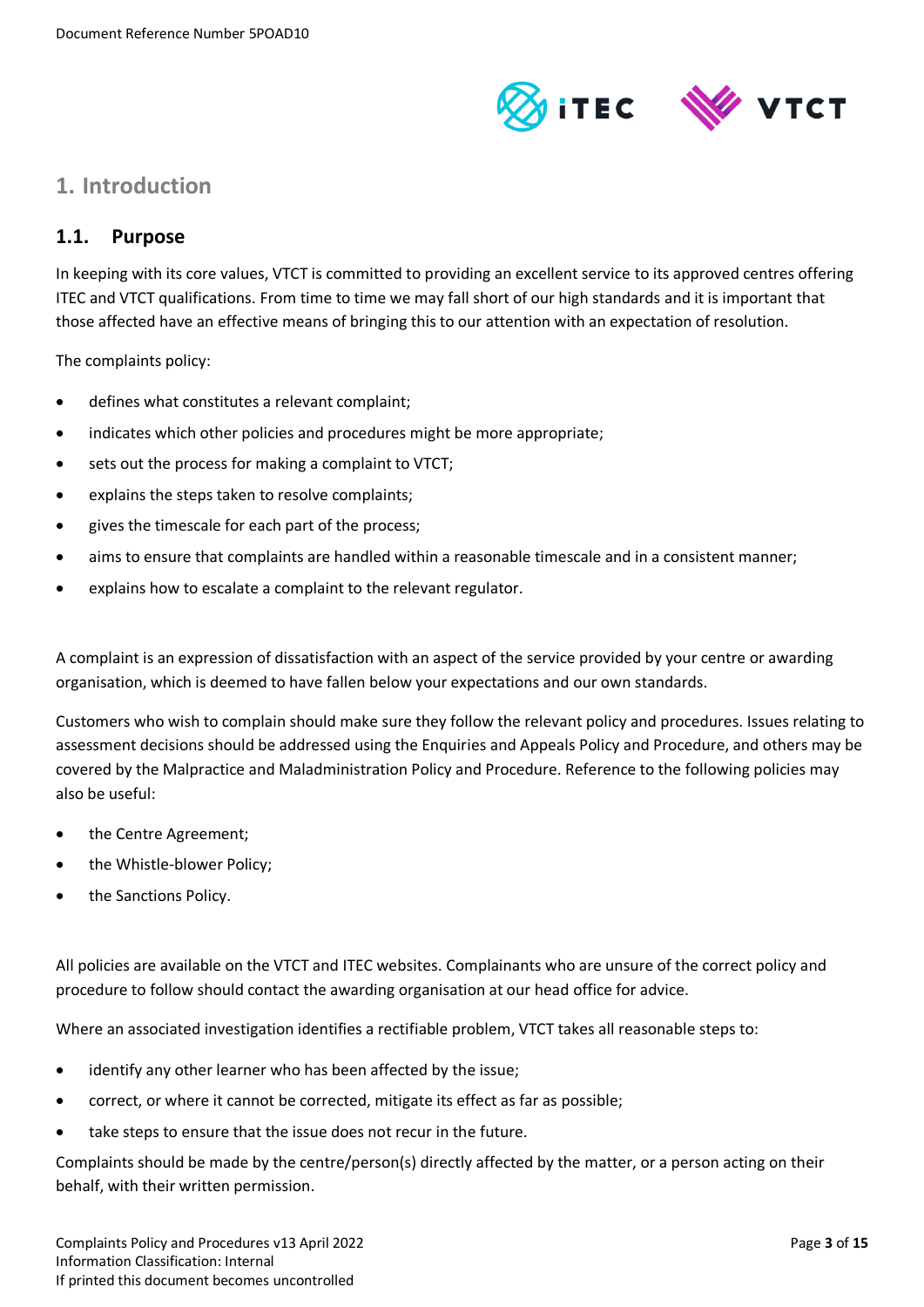

VTCT aims to deal with complaints reasonably, to the customer's satisfaction and as quickly as possible. Complaints can normally be resolved informally. If this is not achieved, a formal complaint must be raised without delay and by no later than 20 days after the occurrence of the issue which gave rise to the complaint.

# <span id="page-3-0"></span>**1.2. Scope of the policy**

This policy is provided for the use of:

- learners who are or have been registered for VTCT or ITEC qualifications;
- personnel with responsibilities for managing, delivering, assessing and quality assuring qualifications in approved centres offering VTCT or ITEC qualifications;
- members of the public accessing our services; who wish to make a complaint in relation to the qualifications and associated services offered by VTCT or one of its approved centres offering ITEC or VTCT qualifications.

## <span id="page-3-1"></span>**1.3. The regulators**

#### <span id="page-3-2"></span>**1.3.1. Regulatory requirements**

This policy addresses the requirements of the relevant regulatory authorities' criteria.

#### <span id="page-3-3"></span>**1.3.2. Situations brought to our attention by the regulators**

Where the regulators notify us about failures that have been discovered in the assessment process or other activities of another awarding organisation, we will review whether or not a similar failure could affect our own processes and arrangements.

## <span id="page-3-4"></span>**1.4. Responsibilities**

VTCT personnel are required to follow the related procedures in order to deal with complaints as transparently, consistently and effectively as possible.

Centres are responsible for ensuring that all personnel involved in the management, delivery, assessment and quality assurance of VTCT and ITEC qualifications are fully aware of the policy and conversant with the related procedures.

Centres must have their own internal complaints policy and procedures in place to deal with complaints from learners and members of the public, and must provide easy access to them. The centre's own complaints procedures must be exhausted before a complaint about a centre is raised with VTCT. Failure to have its own complaints policy and procedures or to make them available to learners constitutes a breach of the centre agreement.

# <span id="page-3-5"></span>**1.5. Confidentiality and data protection**

In following this process an individual might provide us with confidential information, and during our investigation we may need to request information of a confidential nature. Complainants are assured that VTCT complies fully with data protection legislation at all stages. We ensure that confidential information is kept securely and used only for the purposes for which it is intended.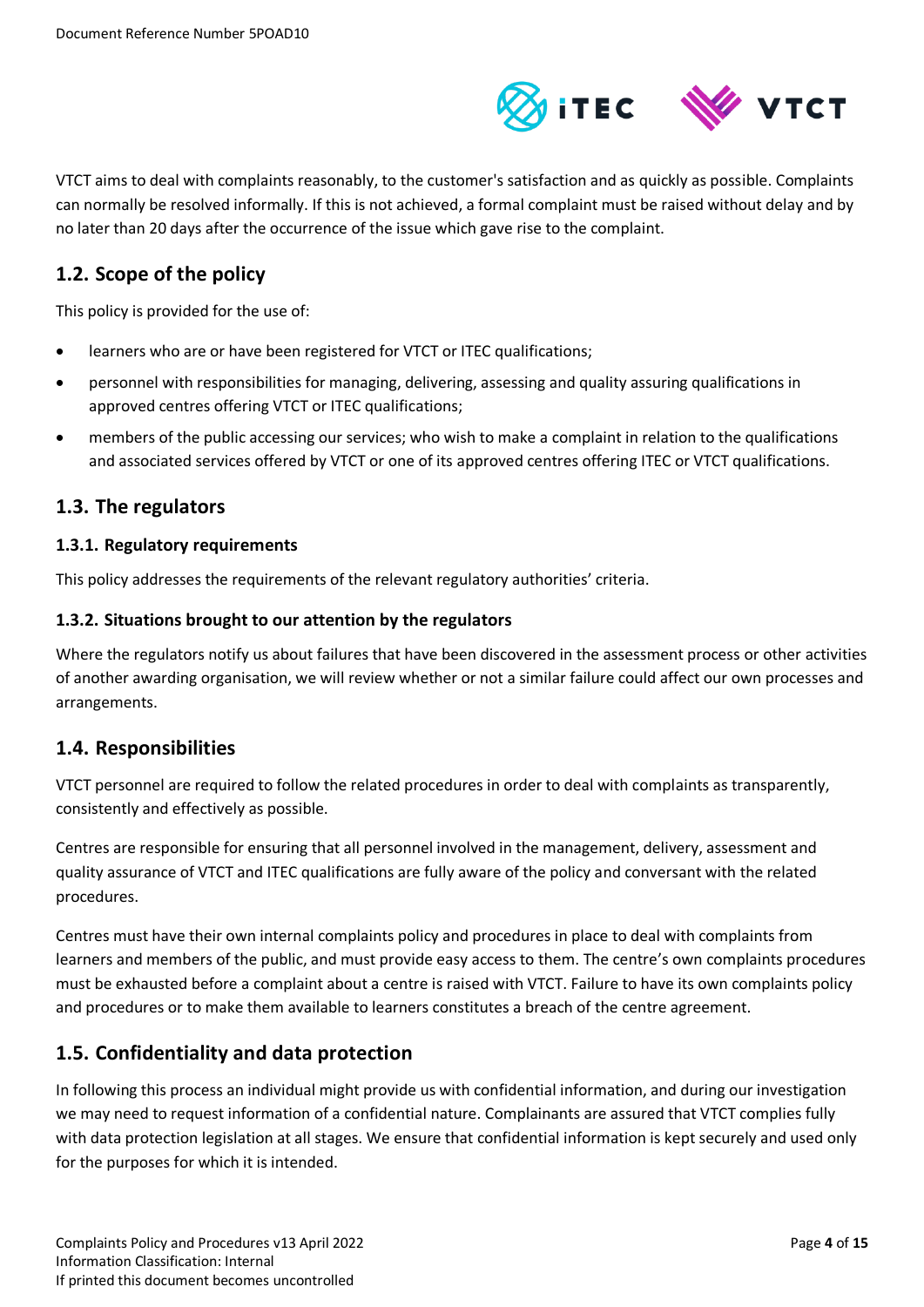

# <span id="page-4-0"></span>**1.6. Anonymous complaints**

Anonymous complaints cannot be considered. VTCT will note their contents and may seek to verify them if this is possible and appropriate. We may include related information in our review activities.

## <span id="page-4-1"></span>**1.7. Review arrangements**

This policy is reviewed annually as part of VTCT's self-evaluation activity, which includes consideration of customer and regulatory feedback and good practice guidance. A policy review may also be triggered as an action resulting from the outcome of the investigation of a complaint.

# <span id="page-4-2"></span>**2. Making a complaint about a VTCT/iTEC centre**

The following pages set out the process for making a complaint about a VTCT/iTEC centre.

A complainant will follow either stage 1 or 2 dependent on their complaint.

- Stage 1 following the centre's complaints procedures
- Stage 2 making a formal complaint to VTCT

Complainants should normally have exhausted the centre's own complaints procedures before referring a matter to VTCT. Exceptionally, learners may make the complaint direct to VTCT if they consider it is not appropriate to raise it with the centre. VTCT will refer the complainant back to the centre in the first instance if it deems this is appropriate.

Formal complaints should be submitted using the form provided at the end of this document, and should include the information listed below. If any of the information below is not available a statement to that effect should be made so that the form is not returned as incomplete.

- The centre's complaints policy and procedures.
- The outcome of the centre's investigation of the complaint.
- A statement of the circumstances and facts surrounding the complaint.
- Copies of any correspondence regarding the complaint.
- Written statements from all parties concerned.
- Any material relevant to the complaint.
- Any other supporting documents relevant to the complaint.
- Outline of the reason for dissatisfaction with the centre's decision.
- Outline of the reason for dissatisfaction with the outcome of the informal stage of the complaint to VTCT.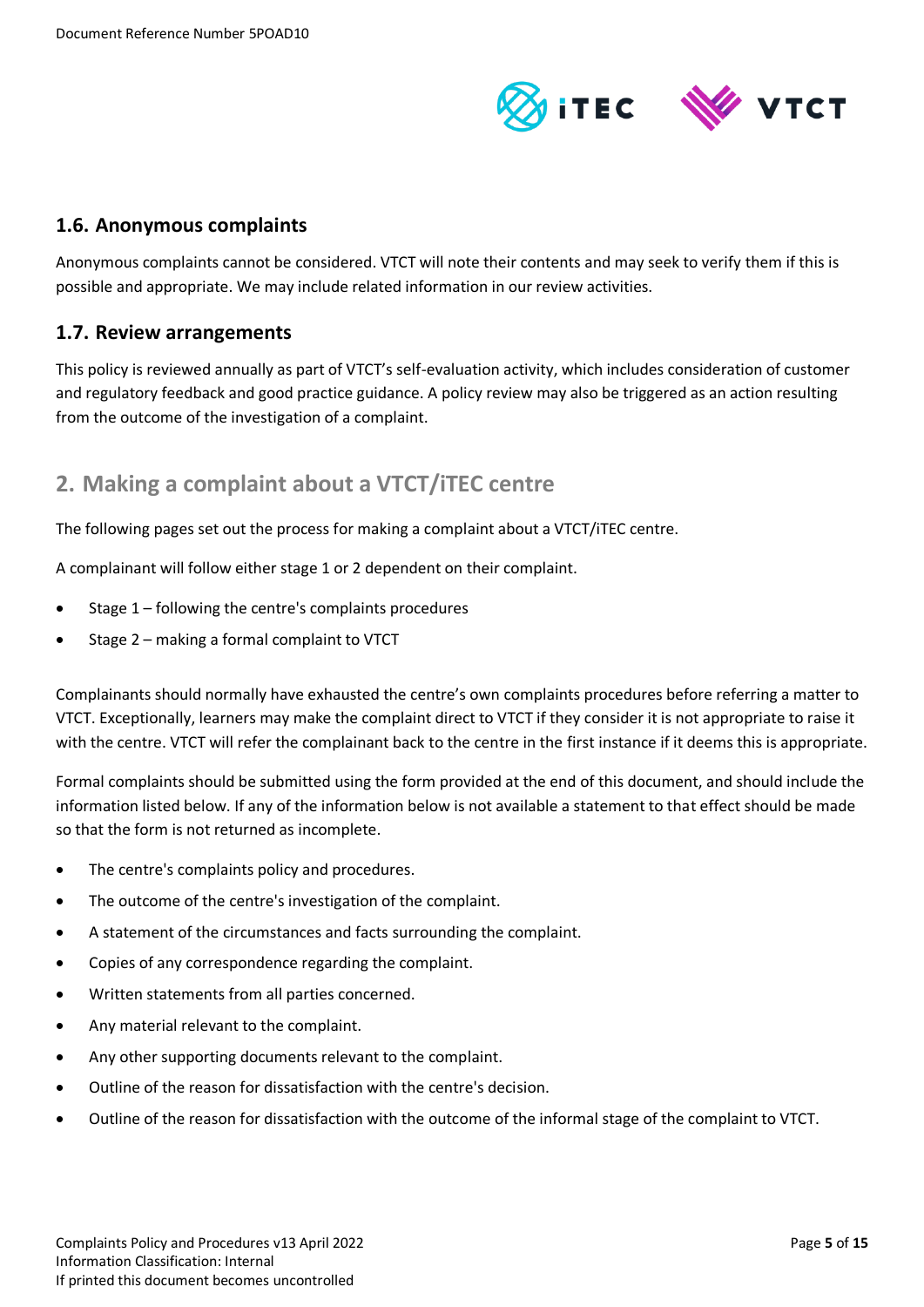

VTCT reserves the right not to accept or process complaints which are deemed to be frivolous, vexatious or malicious. If we consider that a complaint falls into this category, we will let the complainant know that this is our judgement, setting out the reasons and making it clear that we will no longer communicate on the matter.

#### **Stage 1 – The centre's complaints policy and procedure**

- The complainant raises their complaint at the centre which delivers the qualification.
- The complaint is handled in line with the centre's policy and procedure.
- The complainant may proceed to stage 2 if a satisfactory outcome is not reached.

#### **Stage 2 – Formal complaint**

- If the matter has not been resolved to the complainant's satisfaction, or the complainant does not consider it appropriate to raise their complaint with the centre directly, VTCT's formal complaints policy may be triggered by completing and submitting the complaint submission form provided at the end of this document; if the formal complaint is being submitted following the centre's decision, it must be submitted to VTCT within 7 days of the centre's decision. Additional information is not normally accepted after submission unless it was not originally available and is considered to be highly relevant to the complaint. If at any point the complainant or others involved in the complaint wish to be legally represented in relation to any aspect of the complaint, VTCT must be informed. VTCT reserves the right to be legally represented and to act upon legal advice.
- Upon receipt of the completed complaint documentation, VTCT will:
	- acknowledge receipt and log the complaint within 10 days;
	- allocate the complaint to a member of the team who has no involvement in the related issue;
	- investigate the complaint. We will contact you if we wish to seek further information or a meeting at this stage;
	- ̵ provide a decision to the complainant within 30 days of acknowledgement, outlining proposed remedial action. If this involves the imposition of a centre sanction, the centre will be notified at the same time. In complex cases the timescales may be extended beyond 30 days.
- If you remain dissatisfied with the decision at this stage you may ask for it to be reviewed by a senior manager. This request must be submitted within 7 days of VTCT's decision; VTCT reserves the right not to accept senior manager reviews after this timeline.
- A VTCT senior manager will review the complaint and report their decision to the complainant within 30 days of referral. If this involves the imposition of a centre sanction, the centre will be notified at the same time. This decision is final and the complaints procedure has been exhausted.
- If any part of the complaint is upheld VTCT will:
	- consider the implications for the improvement of services and procedures and agree actions;
	- advise the complainant, and centre if relevant, of proposed remedial actions.
- Remedial actions will be proportional to the matter under consideration, and may include:
	- an apology, e.g. for poor service;
	- an explanation of how the matter will be improved;
	- review of and improvements to policies and procedures;
	- imposition of centre sanction(s);
	- staff training and development.

Complaints Policy and Procedures v13 April 2022 Page **6** of **15** Information Classification: Internal If printed this document becomes uncontrolled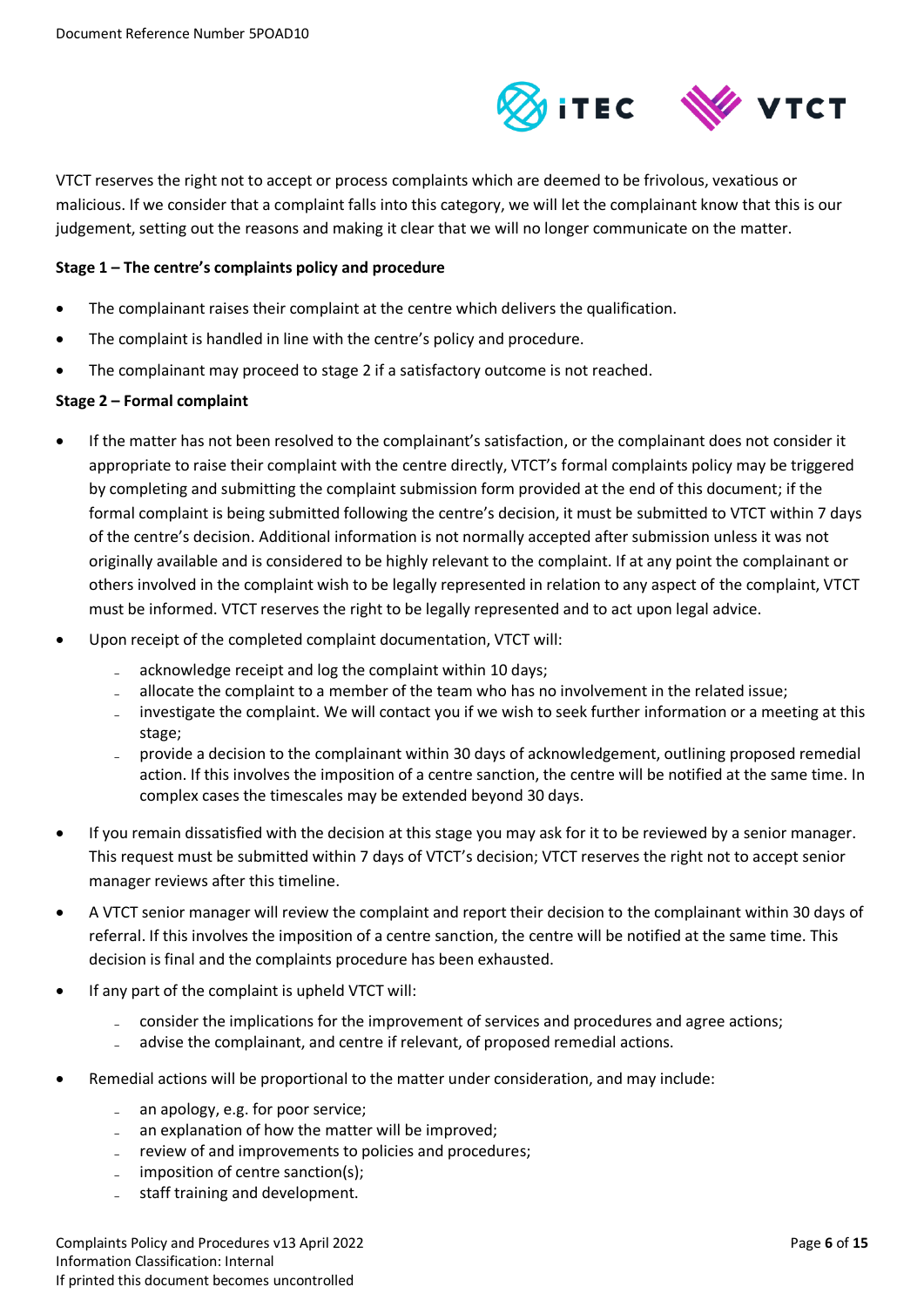

#### **Step-by-step process - Complaint about VTCT/iTEC centre**

- 1. Complainant submits complaint direct to centre
- 2. Centre complaints process followed
- 3. Complaint resolved?
	- a. Yes end; any remedial action taken
	- b. No go to point 4
- 4. Complainant submits formal complaint to VTCT within 7 days of centre's decision
- 5. VTCT logs and acknowledges complaint within 10 days of submission
- 6. Complaint assigned to case manager
- 7. Complaint investigated and decision communicated to complainant within 30 days of VTCT acknowledgement
	- a. In complex cases the 30 days may be extended
- 8. Complaint resolved?
	- a. Yes end; any remedial action taken
	- b. No go to point 9
- 9. Complainant requests review of VTCT's decision by a senior manager; request must be submitted within 7 days of VTCT's decision
- 10. VTCT logs and acknowledges request for review within 10 days of submission
- 11. Complaint reviewed and final decision communicated to complainant within 30 days of review request submission
	- a. VTCT's complaint process has not been exhausted
- 12. Any remedial action taken

# **3. Making a complaint about VTCT**

The following pages set out the process for making a complaint about a VTCT.

A complainant will follow either stage 1 or 2 dependent on their complaint.

- Stage 1 making an informal complaint to VTCT
- Stage 2 making a formal complaint to VTCT

VTCT reserves the right not to accept or process complaints which are deemed to be frivolous, vexatious or malicious. If we consider that a complaint falls into this category, we will let the complainant know that this is our judgement, setting out the reasons and making it clear that we will no longer communicate on the matter.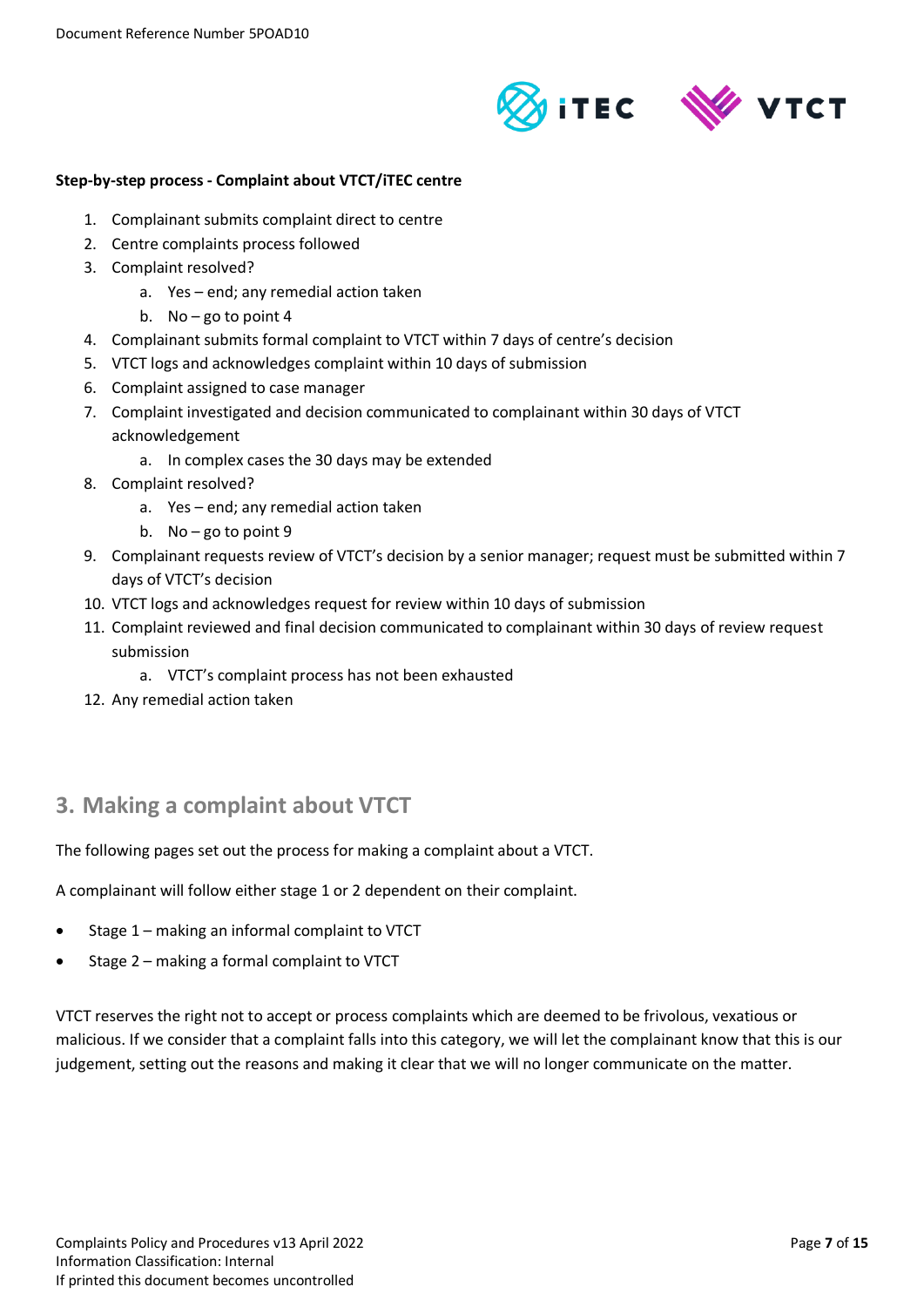

#### **Stage 1 – Informal complaint about VTCT**

- The complainant raises their complaint by email or telephone with the member of staff responsible for the related issue. The member of staff will aim to resolve the matter to the complainant's satisfaction.
- If the complainant is not satisfied, they may ask for the complaint to be referred to a manager from the relevant department. The manager will aim to resolve the matter to the complainant's satisfaction.
- If the complainant is not satisfied, they may proceed to stage 2.

#### **Stage 2 – Formal complaint**

- If the matter has not been resolved to the complainant's satisfaction following stage 1, VTCT's formal complaints policy may be triggered by completing and submitting the complaint submission form provided at the end of this document within 7 days of the departmental manager's decision. Additional information is not normally accepted after submission unless it was not originally available and is considered to be highly relevant to the complaint. If at any point the complainant or others involved in the complaint wish to be legally represented in relation to any aspect of the complaint, VTCT must be informed. VTCT reserves the right to be legally represented and to act upon legal advice.
- Upon receipt of the completed complaint documentation, VTCT will:
	- acknowledge receipt and log the complaint within 10 days;
	- allocate the complaint to a member of the team who has no involvement in the related issue;
	- investigate the complaint. We will contact you if we wish to seek further information or a meeting at this stage;
	- provide a decision to the complainant within 30 days of acknowledgement, outlining proposed remedial action. In complex cases the timescales may be extended beyond 30 days.
- If you remain dissatisfied with the decision at this stage you may ask for it to be reviewed by a senior manager. This request must be submitted within 7 days of VTCT's decision; VTCT reserves the right not to accept senior manager reviews after this timeline.
- A VTCT senior manager will review the complaint and report their decision to the complainant within 30 days of referral. This decision is final and the complaints procedure has been exhausted.
- If any part of the complaint is upheld VTCT will:
	- consider the implications for the improvement of services and procedures and agree actions;
	- advise the complainant of proposed remedial actions.
- Remedial actions will be proportional to the matter under consideration, and may include:
	- an apology, e.g. for poor service;
	- an explanation of how the matter will be improved;
	- review of and improvements to policies and procedures;
	- staff training and development.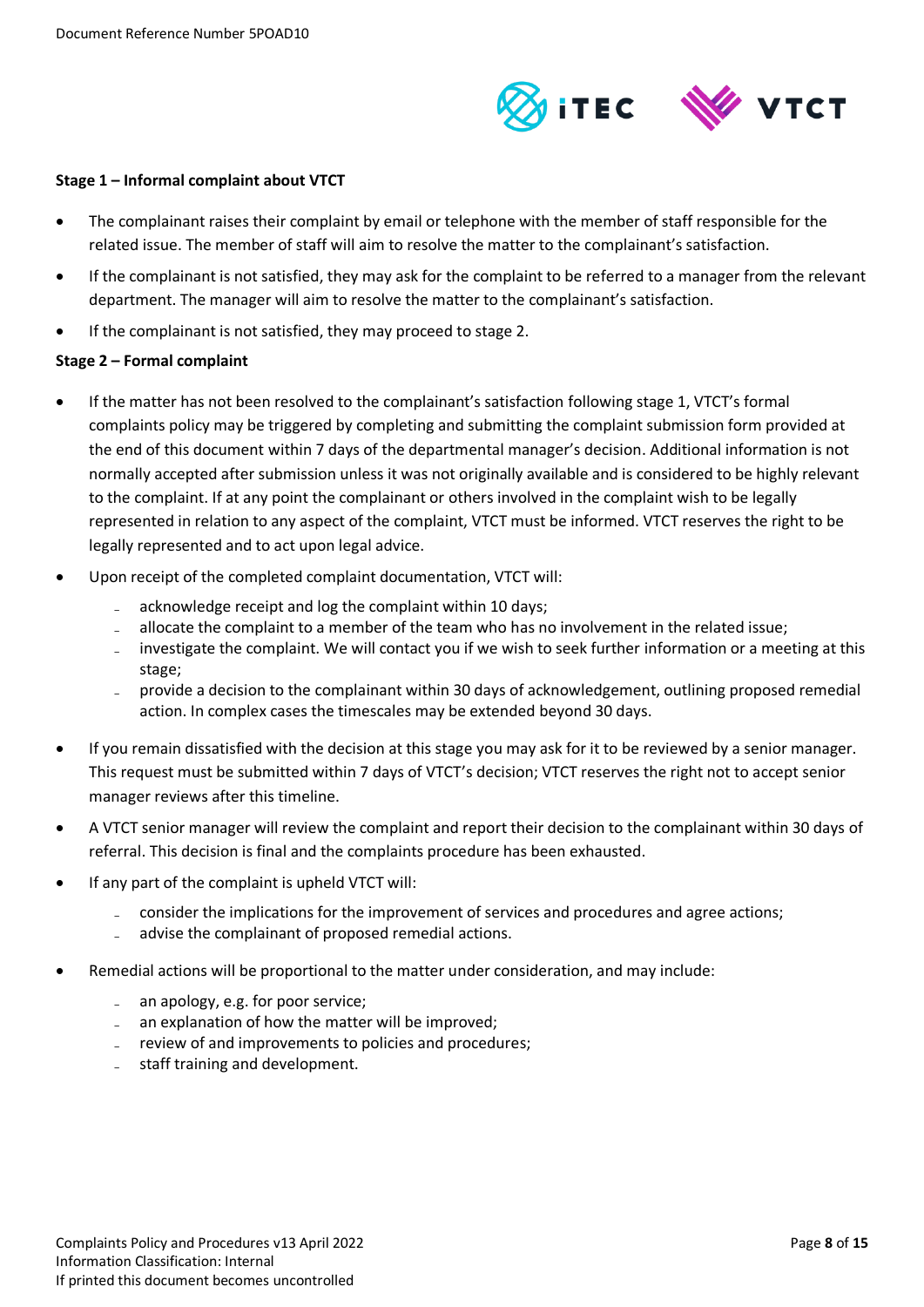

#### **Step-by-step process - Complaint about VTCT**

- 1. Complainant submits informal complaint to VTCT
- 2. Complaint resolved?
	- a. Yes end; any remedial action taken
	- b. No go to point 3
- 3. Complainant requests referral of complaint to manager of relevant department
- 4. Complaint resolved?
	- a. Yes end; any remedial action taken
	- b. No go to point 5
- 5. Complainant submits formal complaint to VTCT within 7 days of department manager's decision
- 6. VTCT logs and acknowledges complaint within 10 days of submission
- 7. Complaint assigned to case manager
- 8. Complaint investigated and decision communicated to complainant within 30 days of VTCT acknowledgement
	- a. In complex cases the 30 days may be extended
- 9. Complaint resolved?
	- a. Yes end; any remedial action taken
	- b. No go to point 10
- 10. Complainant requests review of VTCT's decision by a senior manager; request must be submitted within 7 days of VTCT's decision
- 11. VTCT logs and acknowledges request for review within 10 days of submission
- 12. Complaint reviewed and final decision communicated to complainant within 30 days of review request submission
	- a. VTCT's complaint process has not been exhausted
- 13. Any remedial action taken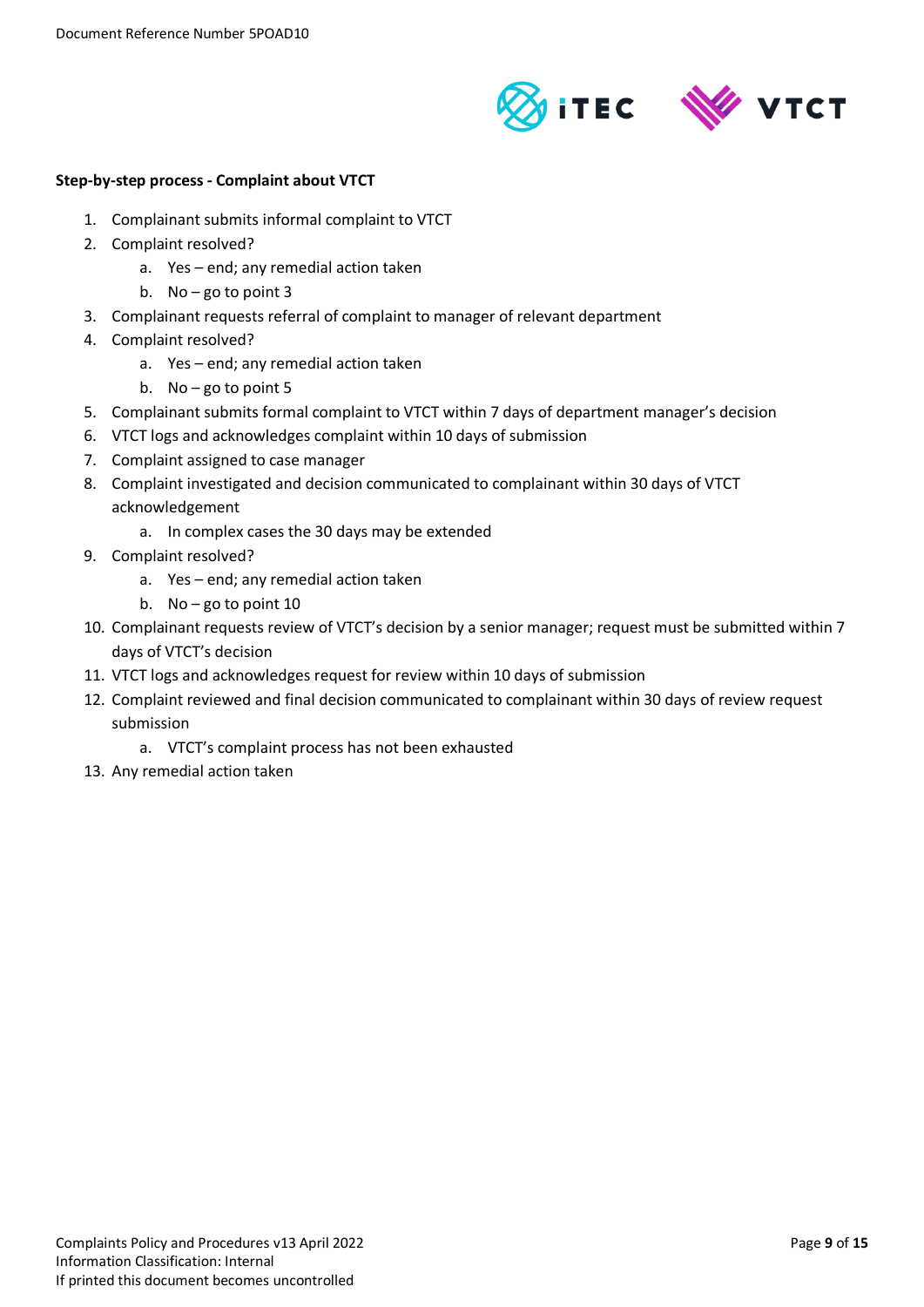

# <span id="page-9-0"></span>**4. COVID 19 Addendum**

# <span id="page-9-1"></span>**4.1. Scope**

This addendum is required to ensure that VTCT maintains clear and concise guidance in relation to dealing with Complaints, in accordance with the Vocational Contingency Regulatory Framework (VCRF) during the Covid-19 Pandemic.

The Covid-19 Complaints Policy and Process will remain in place until the cessation of the VCRF.

## <span id="page-9-2"></span>**4.2. Arrangements**

VTCT reserves the right to investigate a potential complaint or actual complaint and to treat any such notifications as potential malpractice.

VTCT will investigate all complaints in the normal manner, subject to review by the Complaints Review Panel, although timelines indicated for dealing with individual cases will be extended (see COVID-19 Complaint against centre – flowchart and COVID-19 Complaint against VTCT – flowchart below) to ensure a balance is maintained between timeliness and anticipated volume.

In line with guidance from our regulators, complaints relating to grades awarded by centres and teachers will not in themselves be reviewed. Complaints arising from grades awards can only be investigated in respect of the process that was followed in relation to the awarding of a grade.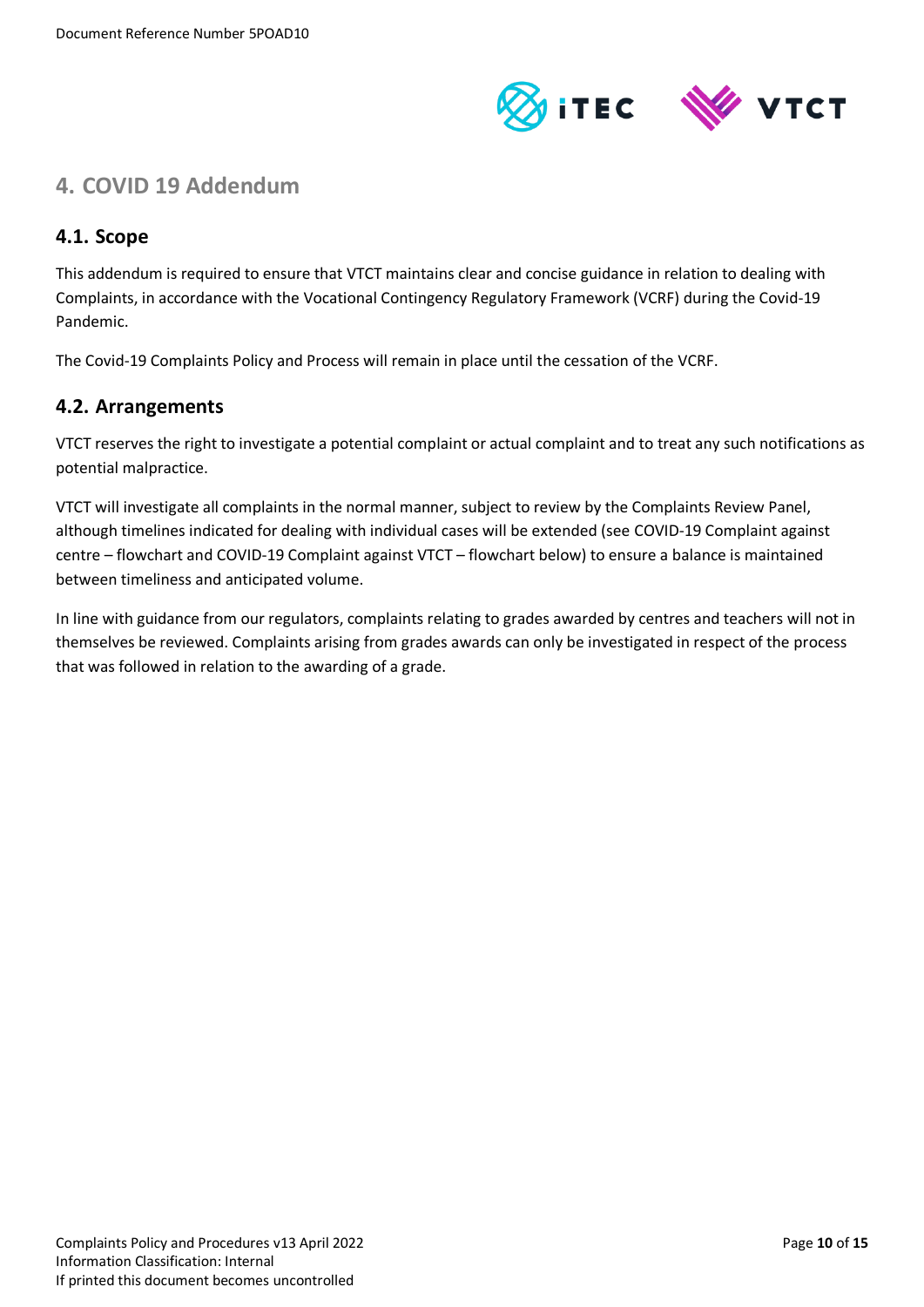



# <span id="page-10-0"></span>**4.3. COVID-19 Complaint against centre – flowchart**

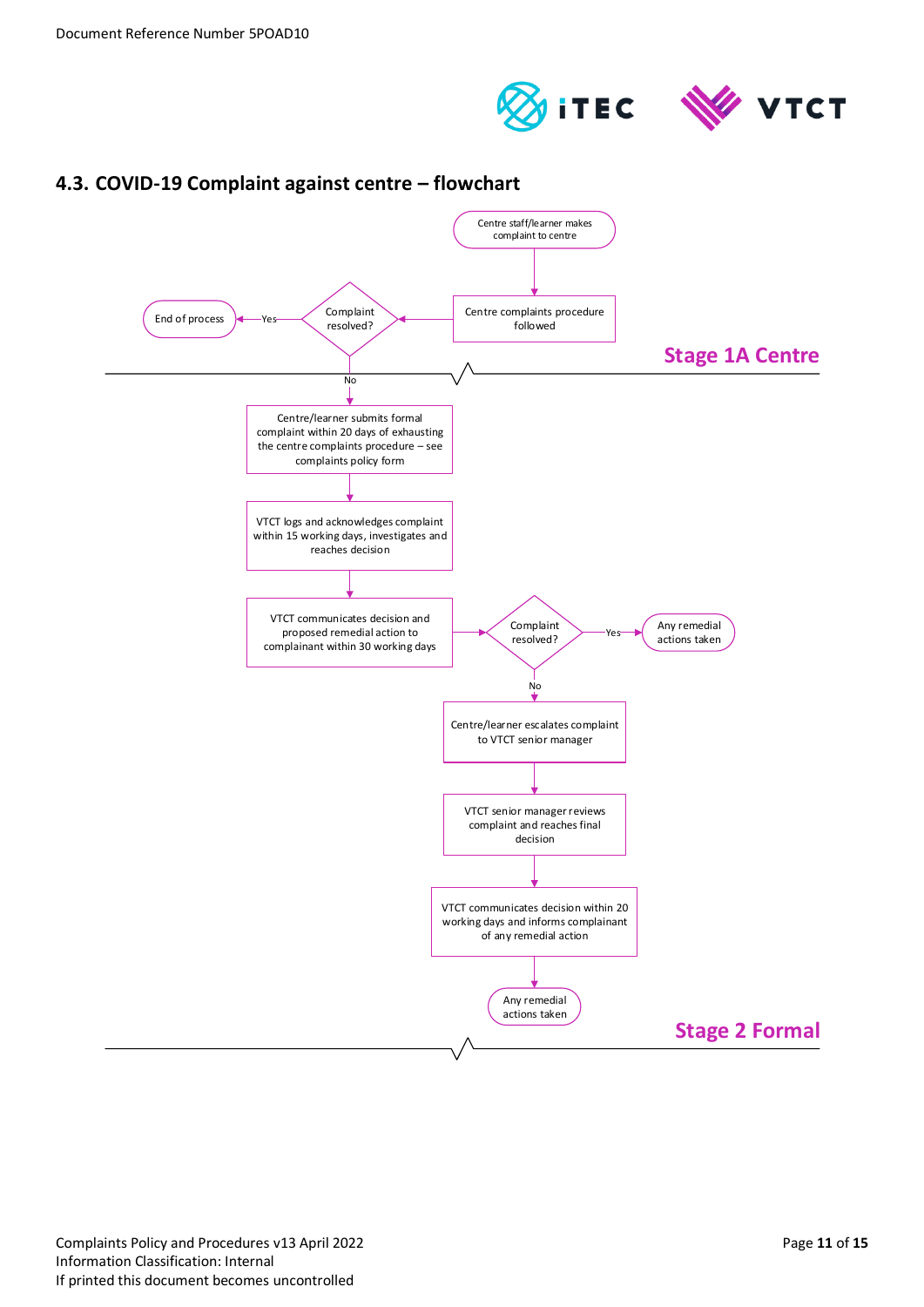

<span id="page-11-0"></span>

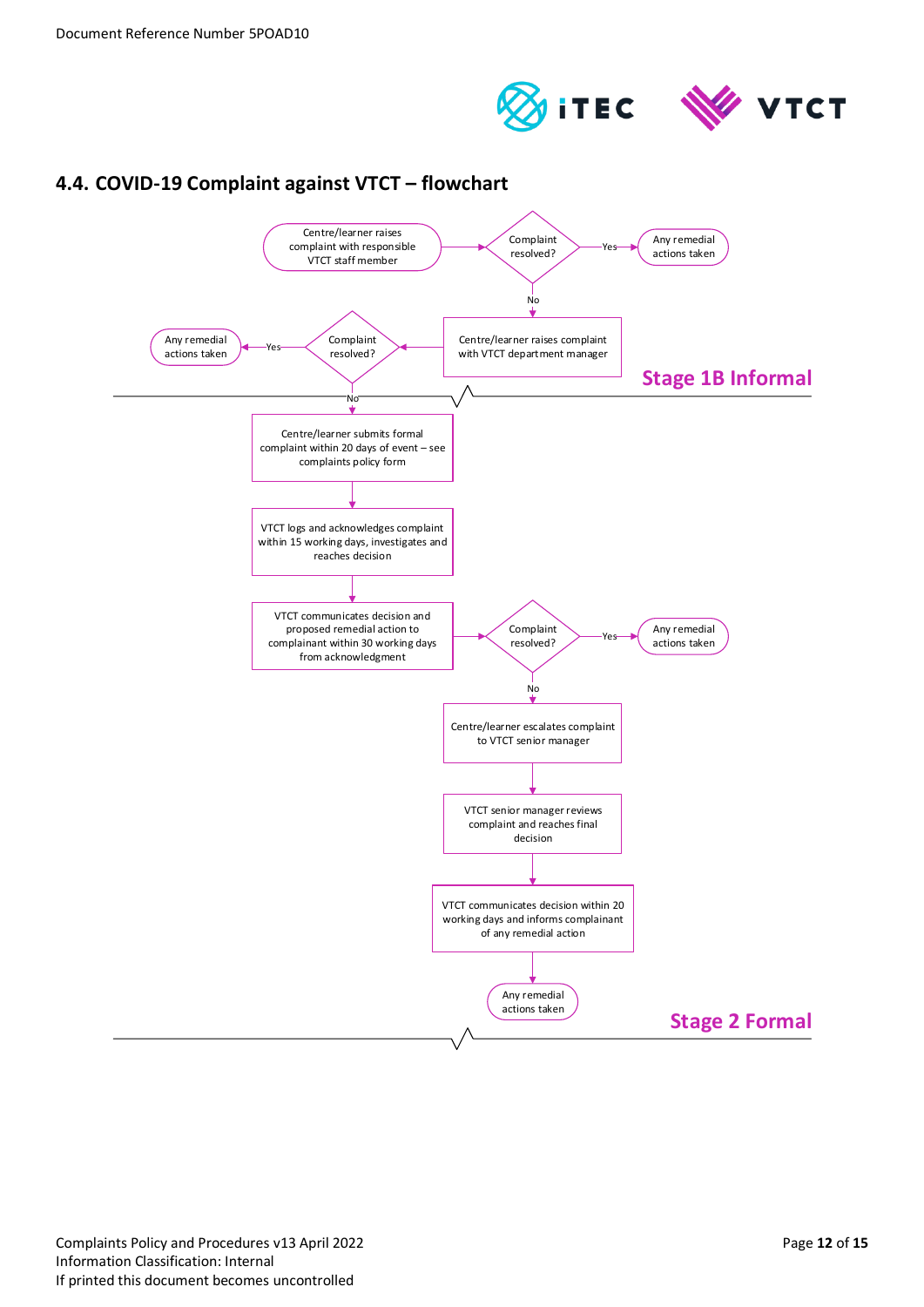

# <span id="page-12-0"></span>**5. Appendix: Complaints submission form**

All formal complaints must be submitted using the following complaints submission form:

<http://contact.vtct.org.uk/form-21722/Complaints-Submision-Form>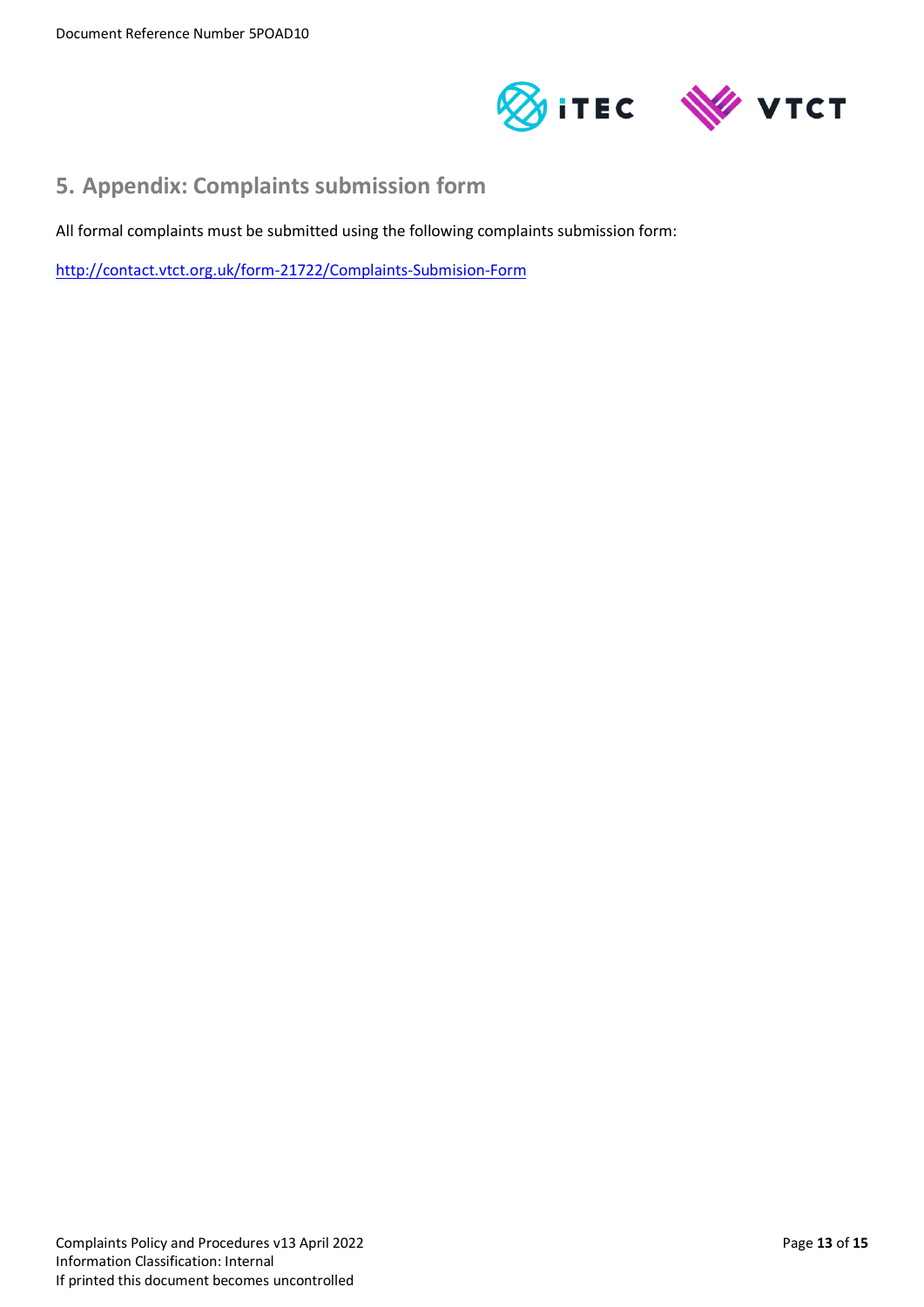

### Document amendment history page

| <b>Version</b> | <b>Document Owner</b>                | <b>Issue Date</b> | <b>Changes</b>                                                                                                                                                 | Role                                        |
|----------------|--------------------------------------|-------------------|----------------------------------------------------------------------------------------------------------------------------------------------------------------|---------------------------------------------|
| v1             | Quality and<br>processing<br>Manager | 25/02/2013        | Added information on data<br>collection                                                                                                                        | <b>Quality and Processing</b><br>Supervisor |
| v <sub>2</sub> | Quality and<br>processing<br>Manager | 23/12/2013        | Information about complaints in<br>Scotland added                                                                                                              | <b>Quality and Processing</b><br>Supervisor |
| v2.1           | Quality and<br>processing<br>Manager | 01/04/2014        | <b>Brand changes</b>                                                                                                                                           | Qualifications<br>Administrator             |
| v3             | Quality and<br>processing<br>Manager | 24/11/2014        | Updated document formatting                                                                                                                                    | Qualifications<br>Administrator             |
| V <sub>4</sub> | Quality and<br>processing<br>Manager | 01/07/2016        | Revised guidance for learners, added<br>Regulator complaints, clarified SPSO<br>information and added information<br>on what complaints VTCT can deal<br>with. | <b>Quality and Processing</b><br>Supervisor |
| v <sub>5</sub> | Quality and<br>processing<br>Manager | 10/02/2018        | Updated to new branding guidelines                                                                                                                             | <b>Qualifications Manager</b>               |
| v6             | Quality and<br>processing<br>Manager | 01/03/2018        | Reviewed based on feedback from<br>SQA Accreditation and edited to<br>cover requirements of all relevant<br>regulators, not just Ofqual.                       | <b>Executive Director of</b><br>Awarding    |
| V7             | Quality and<br>processing<br>Manager | 23/07/2018        | Added new form and amended<br>timeframes                                                                                                                       | <b>Quality and Processing</b><br>Supervisor |
| V8             | Quality and<br>processing<br>Manager | 13/08/2018        | Split flowchart for complaints<br>against centre and complaints<br>against VTCT.                                                                               | <b>Quality and Processing</b><br>Supervisor |
| V9             | Quality and<br>processing<br>Manager | 22/01/2019        | Updated format onto new Branding.<br>Removed reference to the London<br>office                                                                                 | <b>Compliance Manager</b>                   |
| V10            | <b>Head of Quality</b>               | 22/07/2020        | COVID-19 Addendum                                                                                                                                              | <b>Compliance Manager</b>                   |